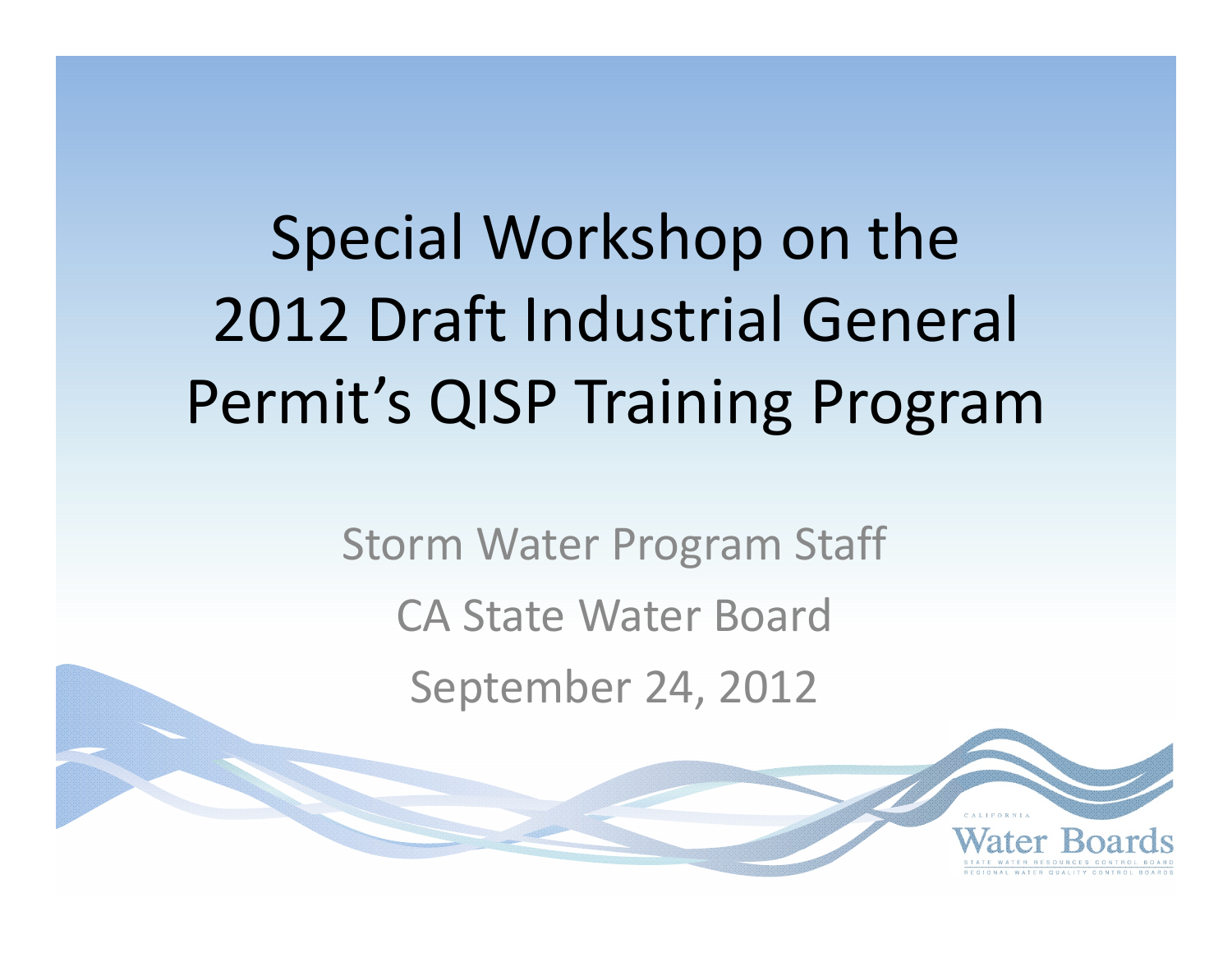#### Workshop Purpose

- Kick off the process of creating the QISP program anticipated in the IGP
- Provide details on our plans to formalize the creation of the "IGP Training Team," or steering committee
- Discuss some of the training content needed
- Seek input from stakeholders on these topics

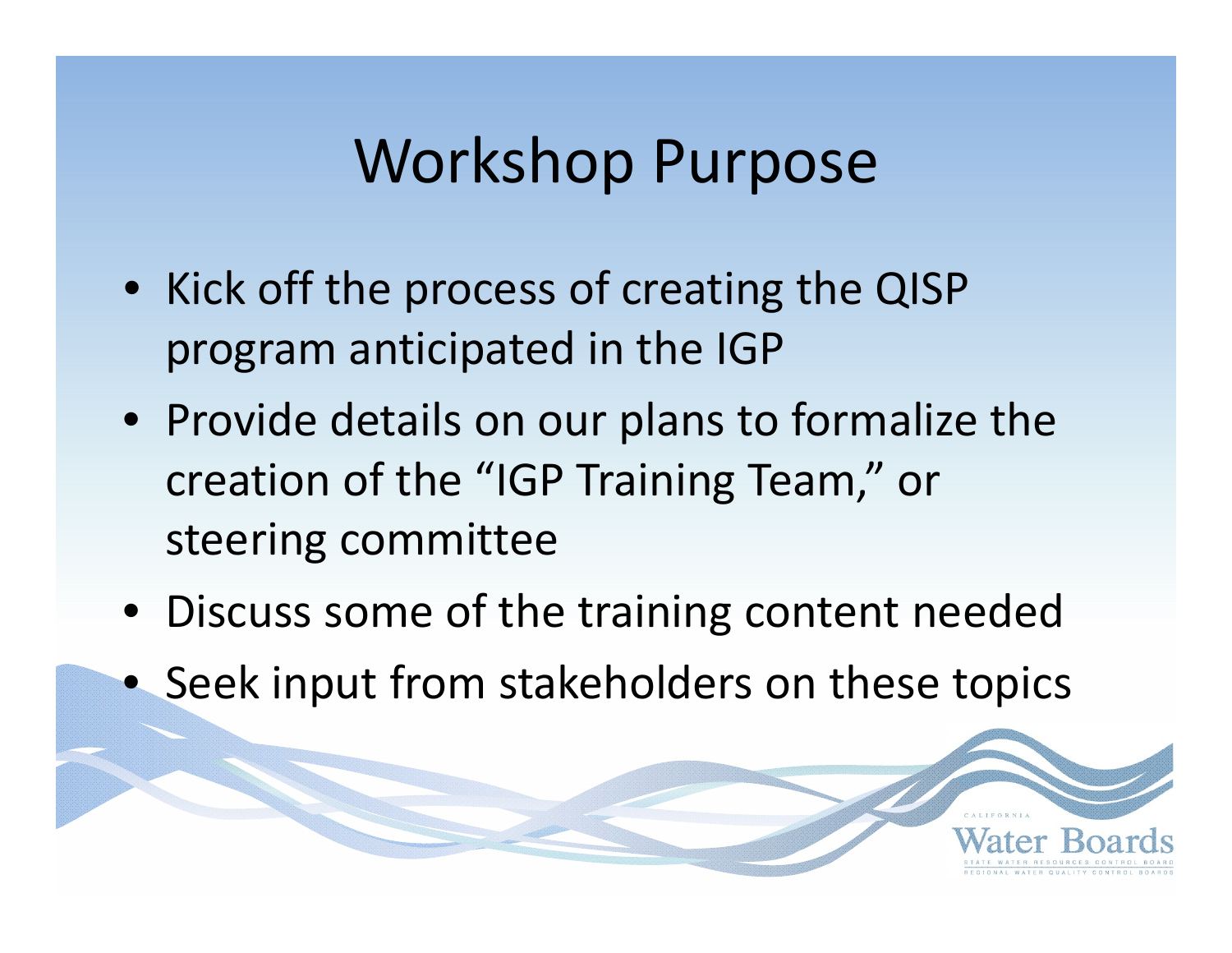#### What this Workshop is not

This workshop is not intended as <sup>a</sup> discussion of the draft IGP and its requirements for training, pre‐requisites, exceptions for Licensees, etc.

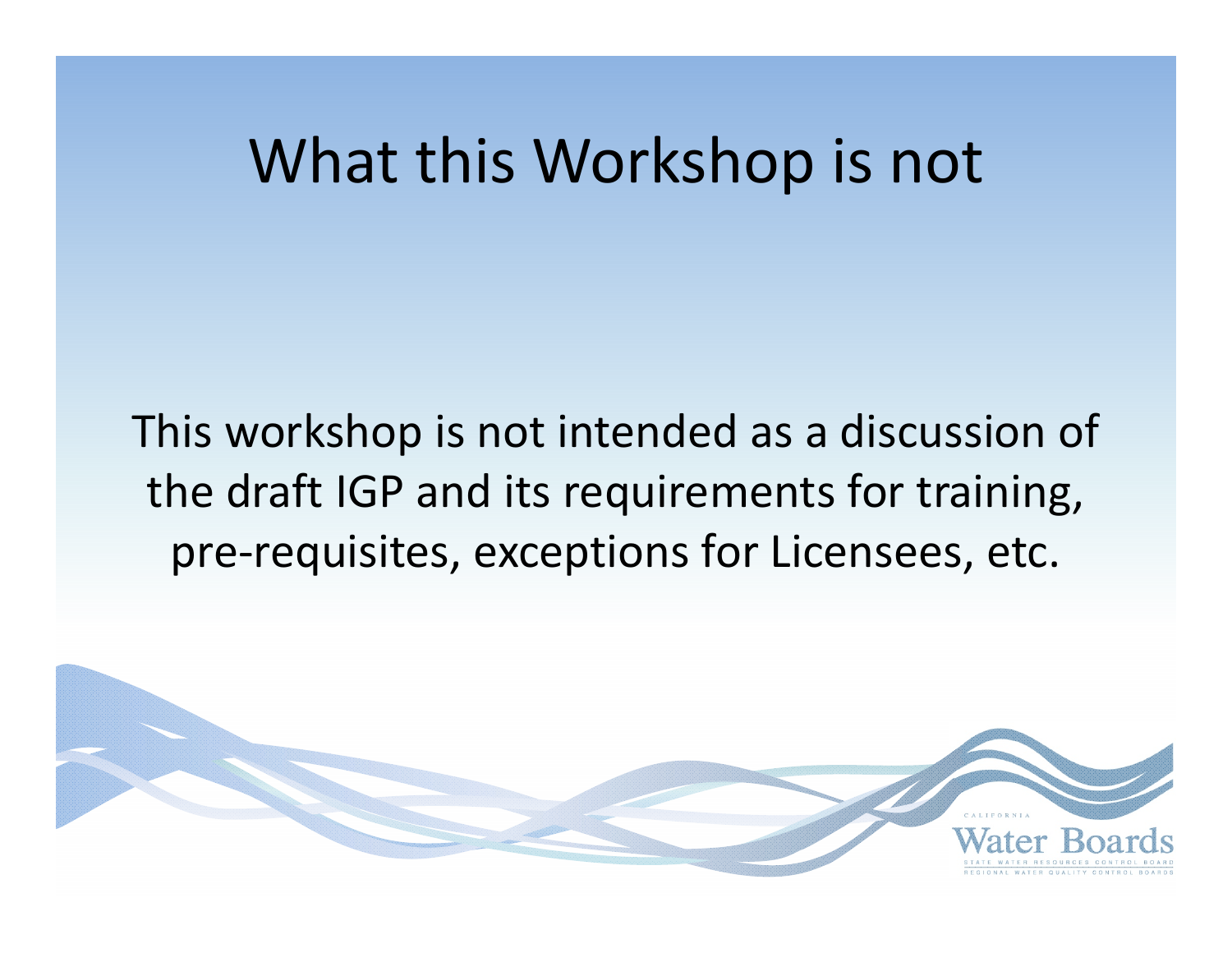## Training Qualifications

- Dischargers shall appoint A Qualified Industrial Storm Water Practitioner (QISP I, II or III).
- The Discharger is responsible for the QISP receiving training and taking the Statewide required training courses.
- The discharger is responsible for documenting the training the QISP received in the SWPPP.

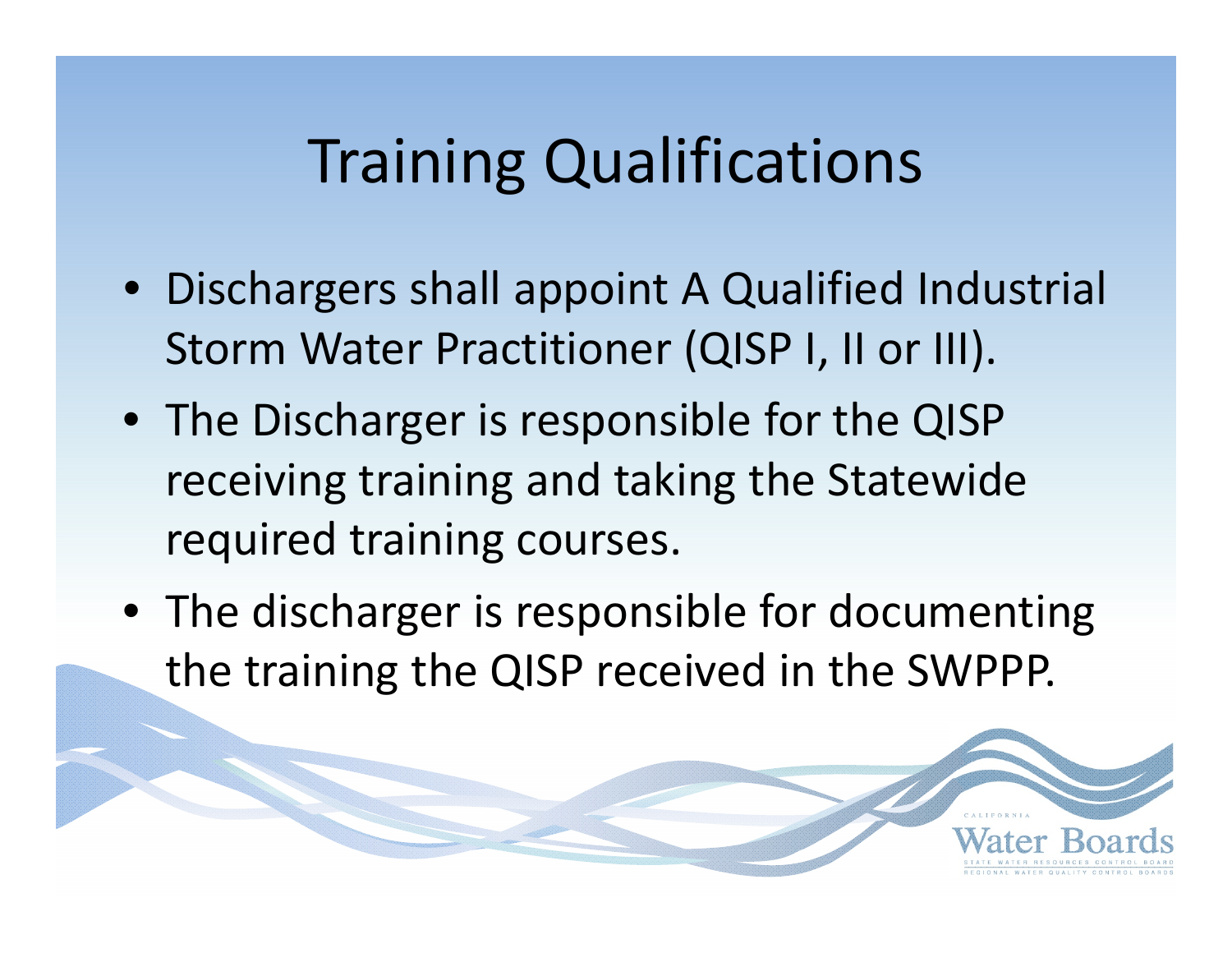#### More Training Qualifications

- A California Board for Professional Engineers, Land Surveyors and Geologists licensed professional civil engineer, registered geologist, and <sup>a</sup> certified engineering geologist (Licensee) is automatically <sup>a</sup> QISP I, II, or III
- All engineering work required by this permit must be performed by <sup>a</sup> California licensed professional in accordance with the Professional Engineers Act (Bus. & Prof. Code 6700, et seq.)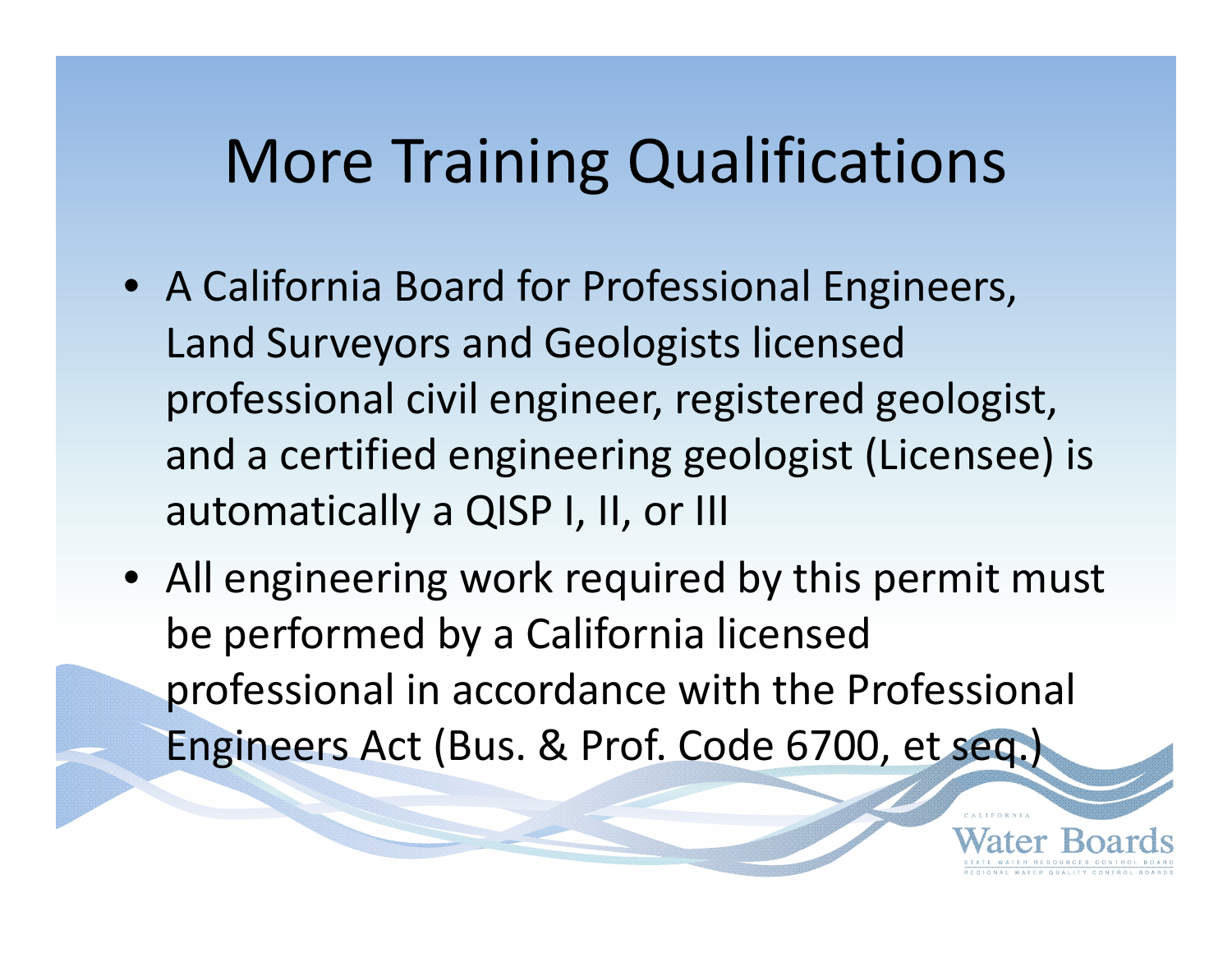#### Yet More Training

| <b>QISP Level</b>     | <b>Pre-requisite</b> | <b>Task</b>                                            |
|-----------------------|----------------------|--------------------------------------------------------|
| QISP <sup>I*</sup>    | N/A                  | SWPPP <sup>4</sup> , Level 1 ERA Evaluation and Report |
|                       |                      | and NOT                                                |
| $QISP$ $  $           | N/A                  | SWPPP <sup>9</sup> , NEC, SFR, SLR, Level 1 ERA        |
|                       |                      | Evaluation and Report, and NOT. May not                |
|                       |                      | prepare the Level 2 Technical Report, and              |
|                       |                      | BAT/BCT, non-industrial, and Background                |
|                       |                      | Demonstrations in Level 2 ERA                          |
| QISP III              | N/A                  | SWPPPs <sup>9</sup> NEC, SFR, SLR, Level 1&2 ERA       |
|                       |                      | plus BAT/BCT, non-industrial, and Background           |
|                       |                      | Demonstration Technical Reports, BIER                  |
| California licensed   |                      | SWPPPs for inactive mining                             |
| professional civil    |                      |                                                        |
| engineer              |                      |                                                        |
| California licensed   |                      | NONA Technical Reports and Subchapter N                |
| professional engineer |                      | calculations                                           |

a QISP I can only perform the QISP actions for 1 type of industrial activity

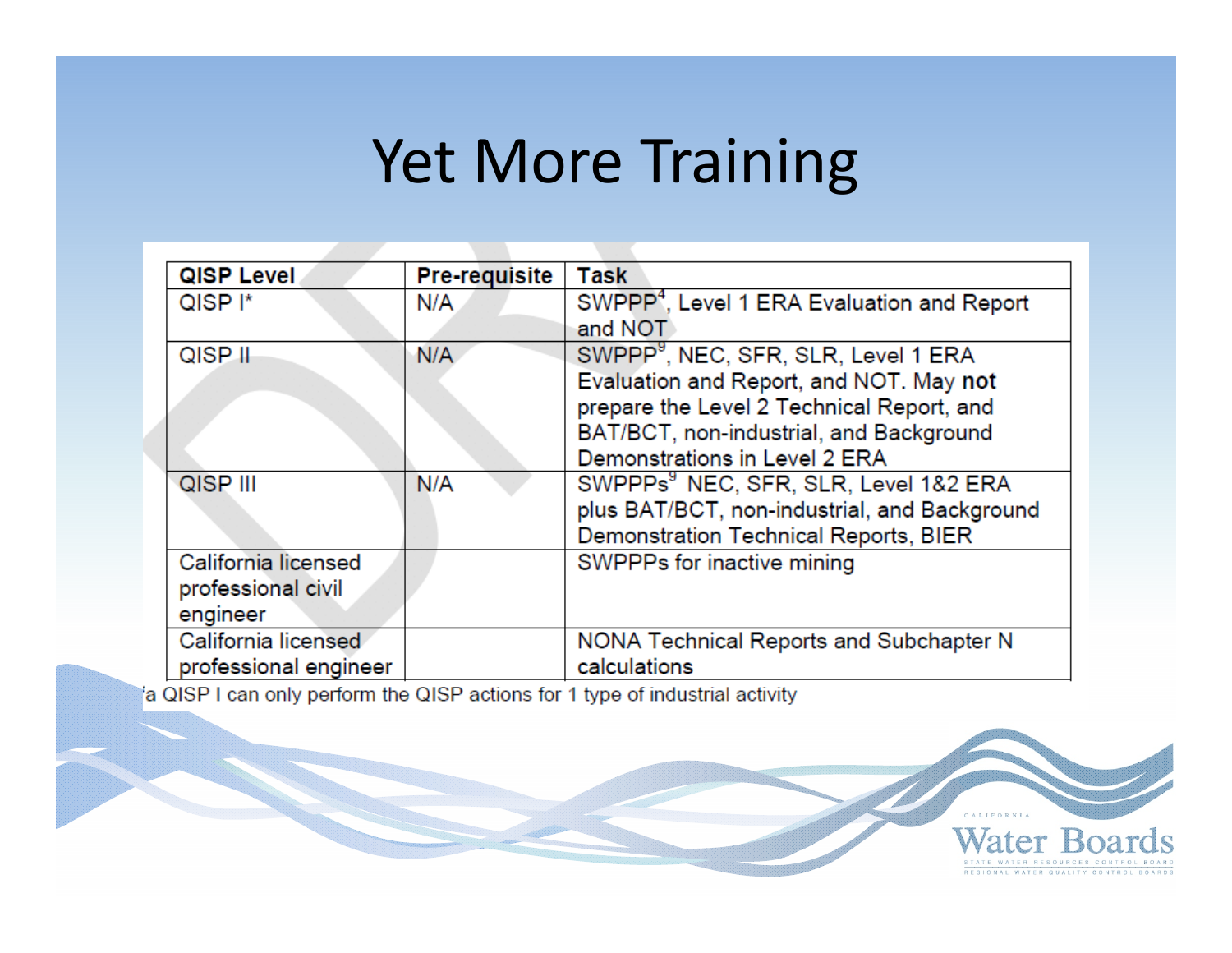# QISP I

- Implements the SWPPP's BMPs and monitoring requirements
- Performs basic reporting requirements (SWPPP Annual Report)
- Can represent either one facility or multiple facilities with substantially similar industrial activities.

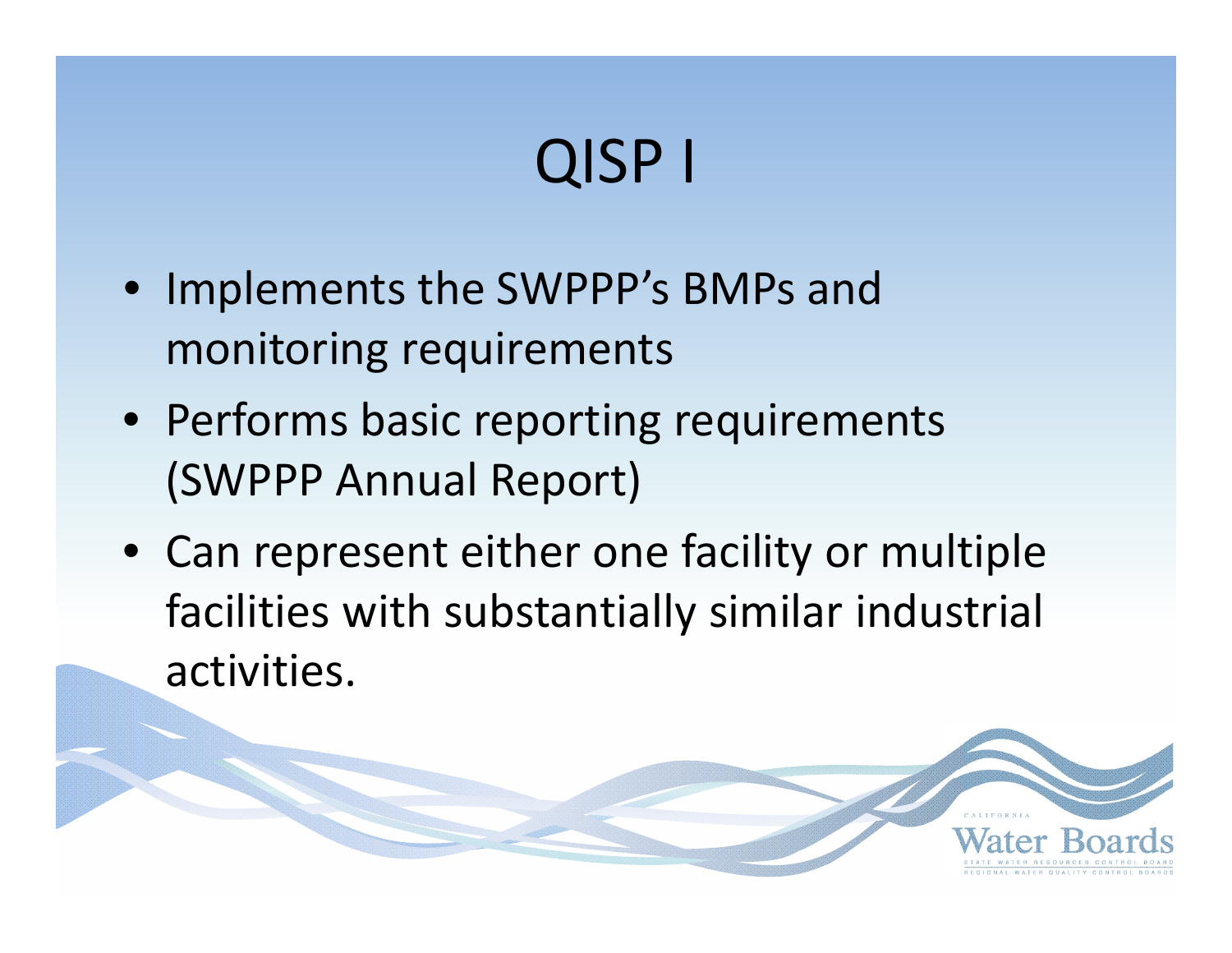# QISP II

- Performs QISP I responsibilities plus more advanced permit reporting requirements (NEC, SFR, SLR)
- Can represent multiple facilities with any type of industrial activity

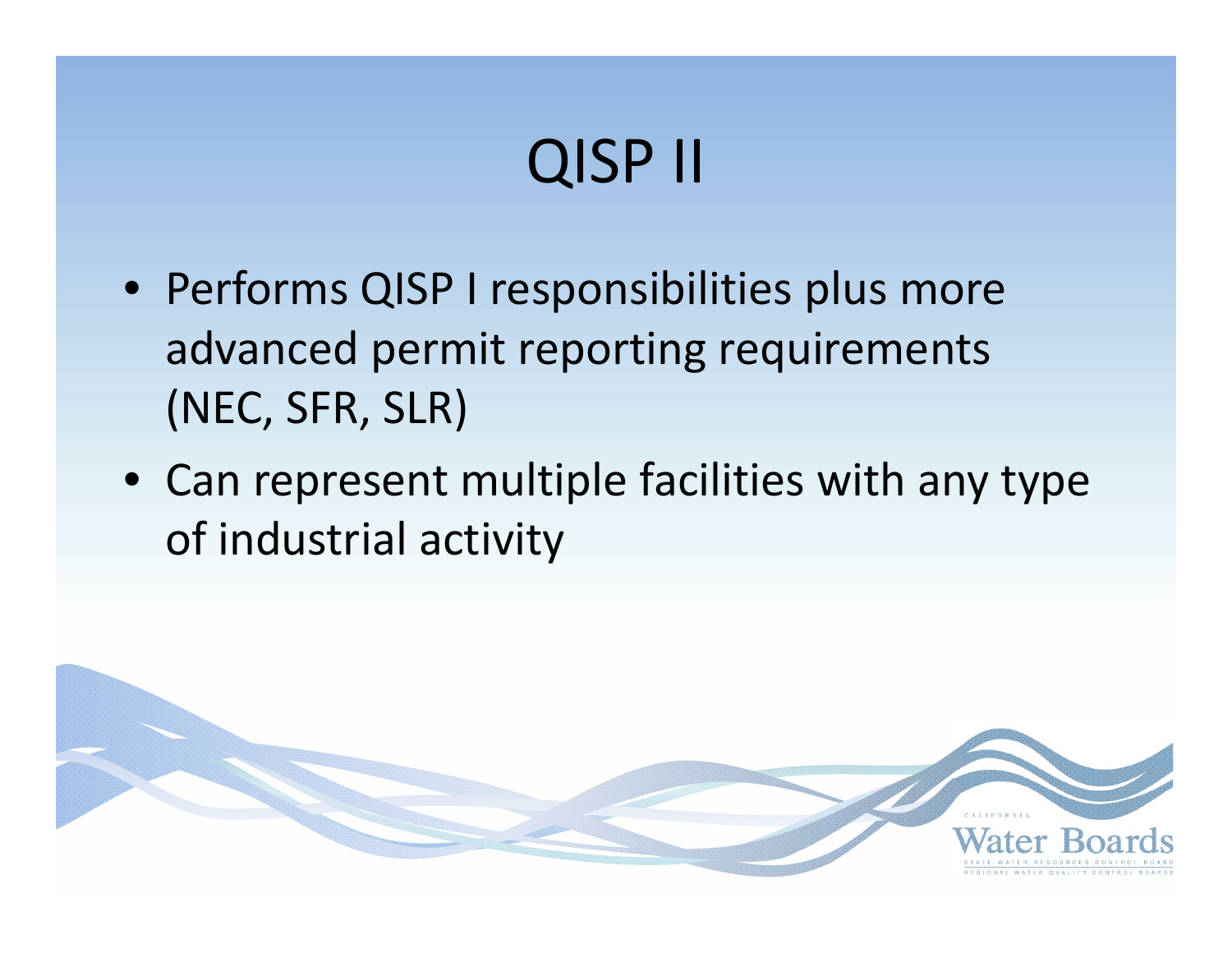## QISP III

- Performs any QISP I, and II responsibilities plus the ERA Level 2 Technical Reports and Demonstrations
- Can represent multiple facilities with any type of industrial activity

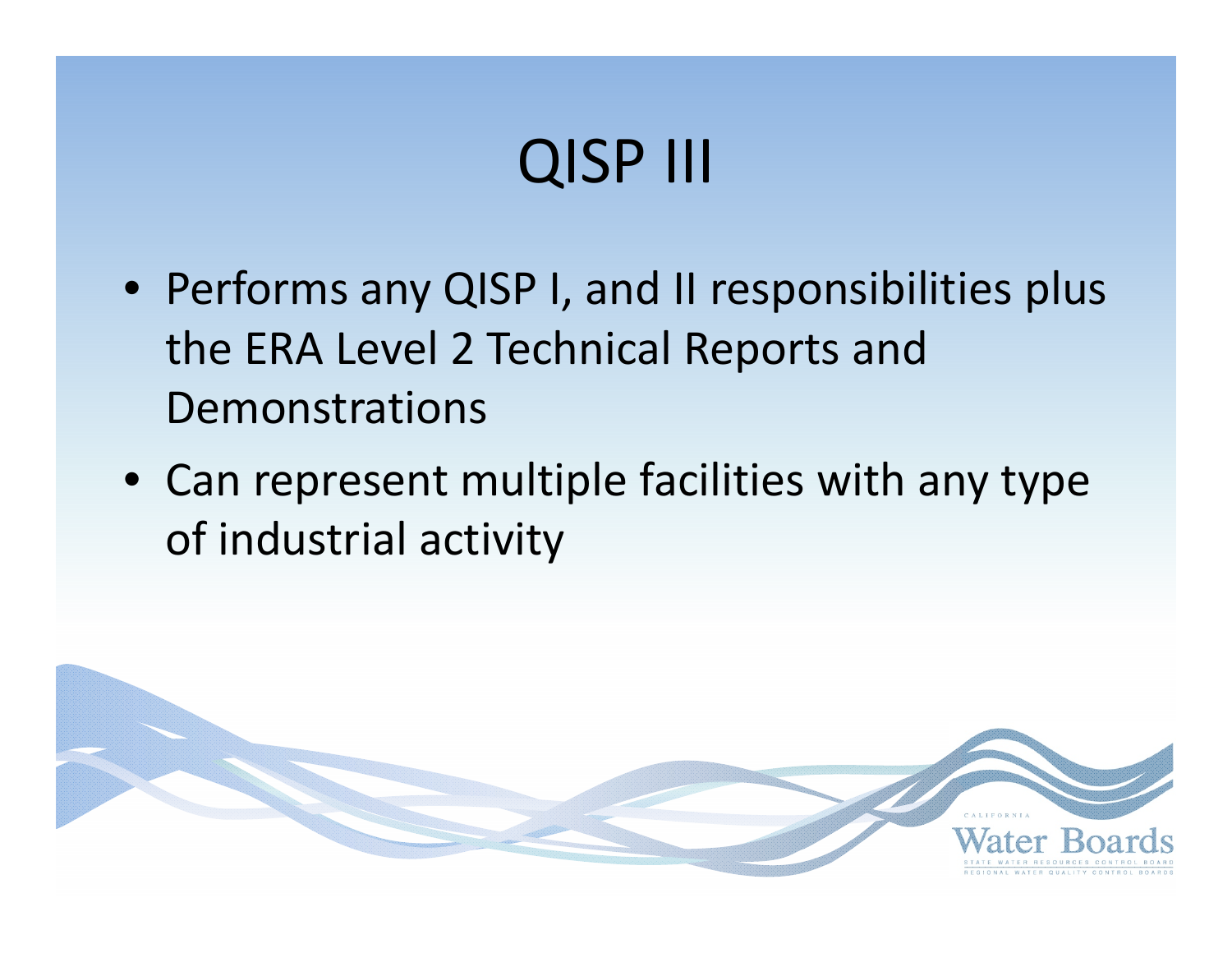#### What About Compliance Group Leaders?

- The current Draft IGP language includes the option of forming <sup>a</sup> Compliance Group (CG1 and CG2) and Compliance Group Leaders (CGL1 and CGL2)
- CGL1 shall become <sup>a</sup> QISP II or III and take the associated Statewide training course.
- CGL2 shall be <sup>a</sup> QISP III and take the associated Statewide training course.
- The training content will be the same as any QISP II or III for these leaders, with the potential of an extra training module(s) with information specific to Compliance Groups.

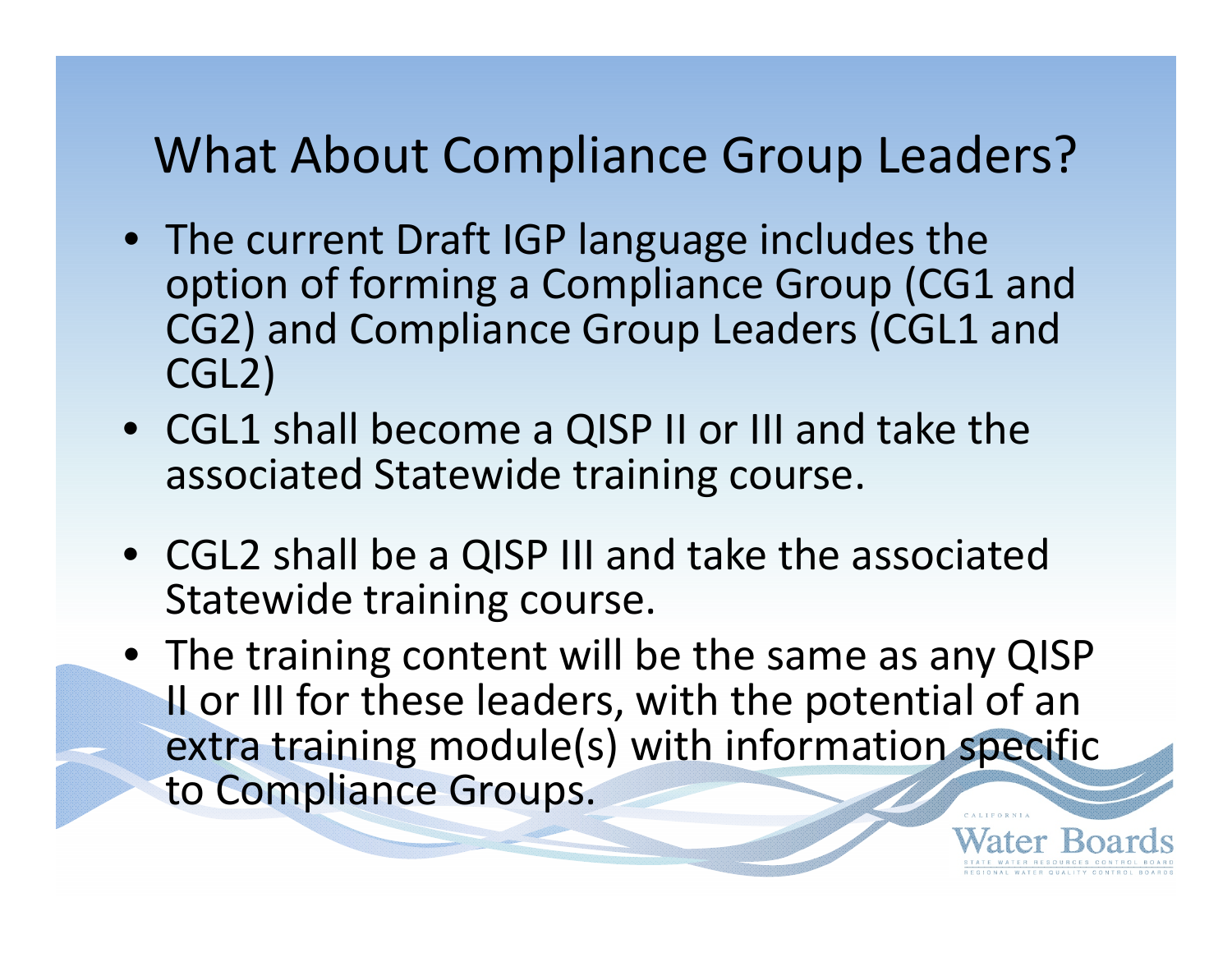## Steering Committee Process

- Tentatively called the "IGP Training Team"
- Partnership with CASQA and CSUS OWP
- Follows the model of the CGP Training Team, with some adjustments
- More formal process of selecting team members
	- – $-$  State Board driven application and approval process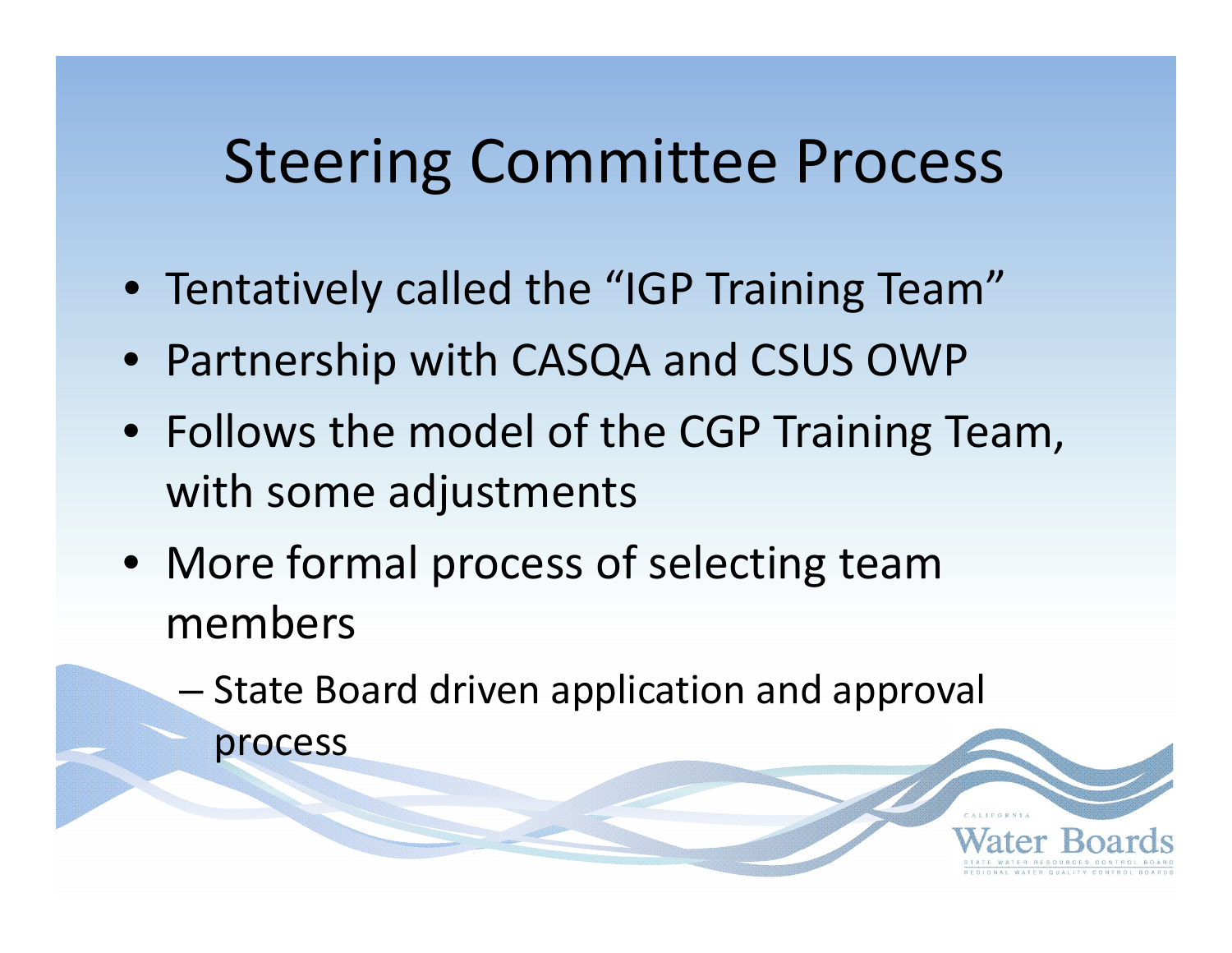## Selection Process and Status

- We have almost 20 applications for IGP Training Team members today
- Applications accepted through Friday, Sept. 28, 2012
- State Board staff will review applications and try to get best fit for representation and knowledge, skills and abilities (KSAs) needs
- SB Staff to nominate 10‐15 team members with <sup>a</sup> couple of alternates
- SB management approval of team (expected by end of 2012)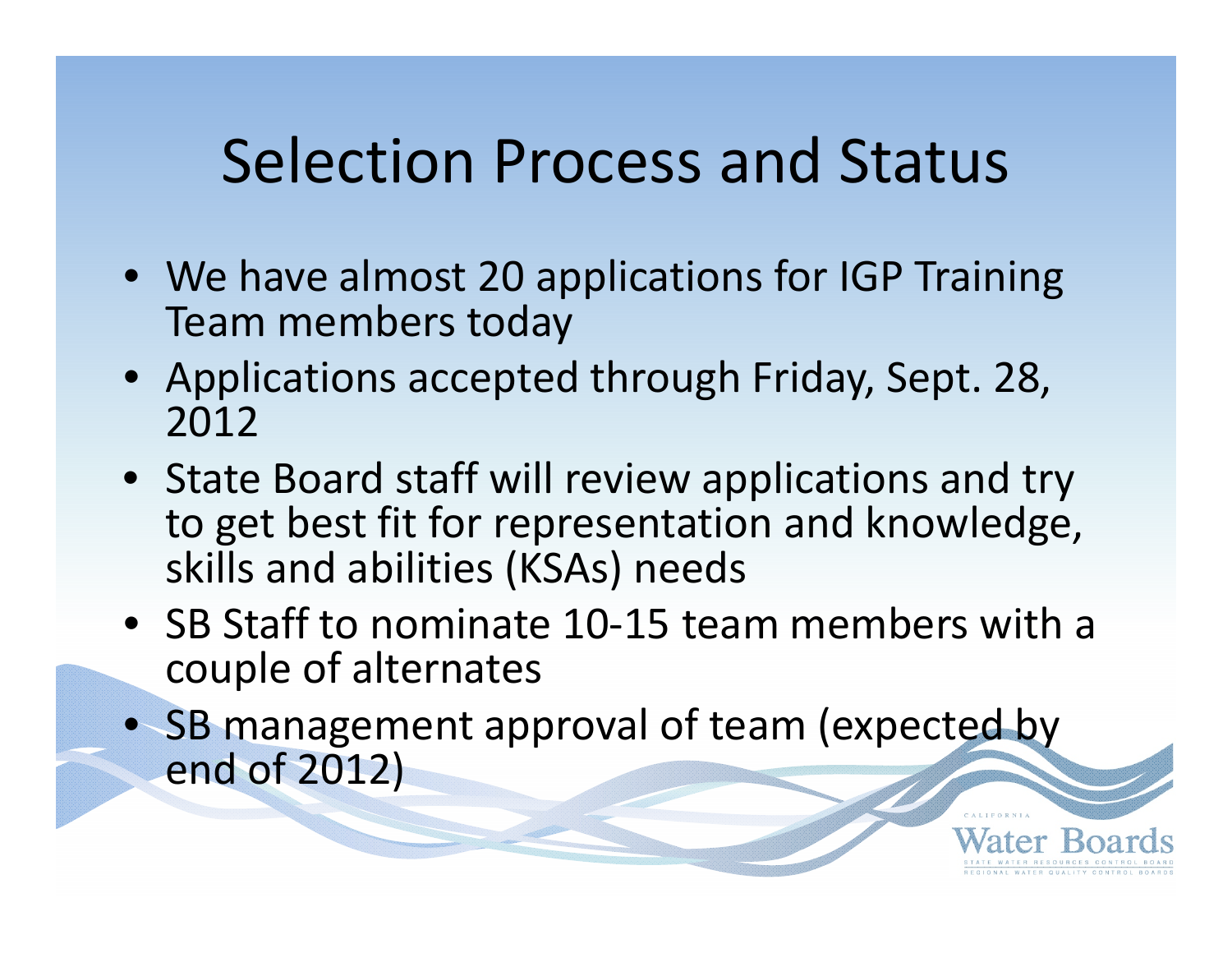## Trainer of Record (ToR) Process

- Similar process for the ToRs for the CGP hosted by CASQA
- A ToR is <sup>a</sup> professional that has the qualifications necessary to conduct the QISP I, II or III training.
- A ToR will be required to be screened for qualifications(statement of qualifications), potentially take an exam and go through the ToR orientation.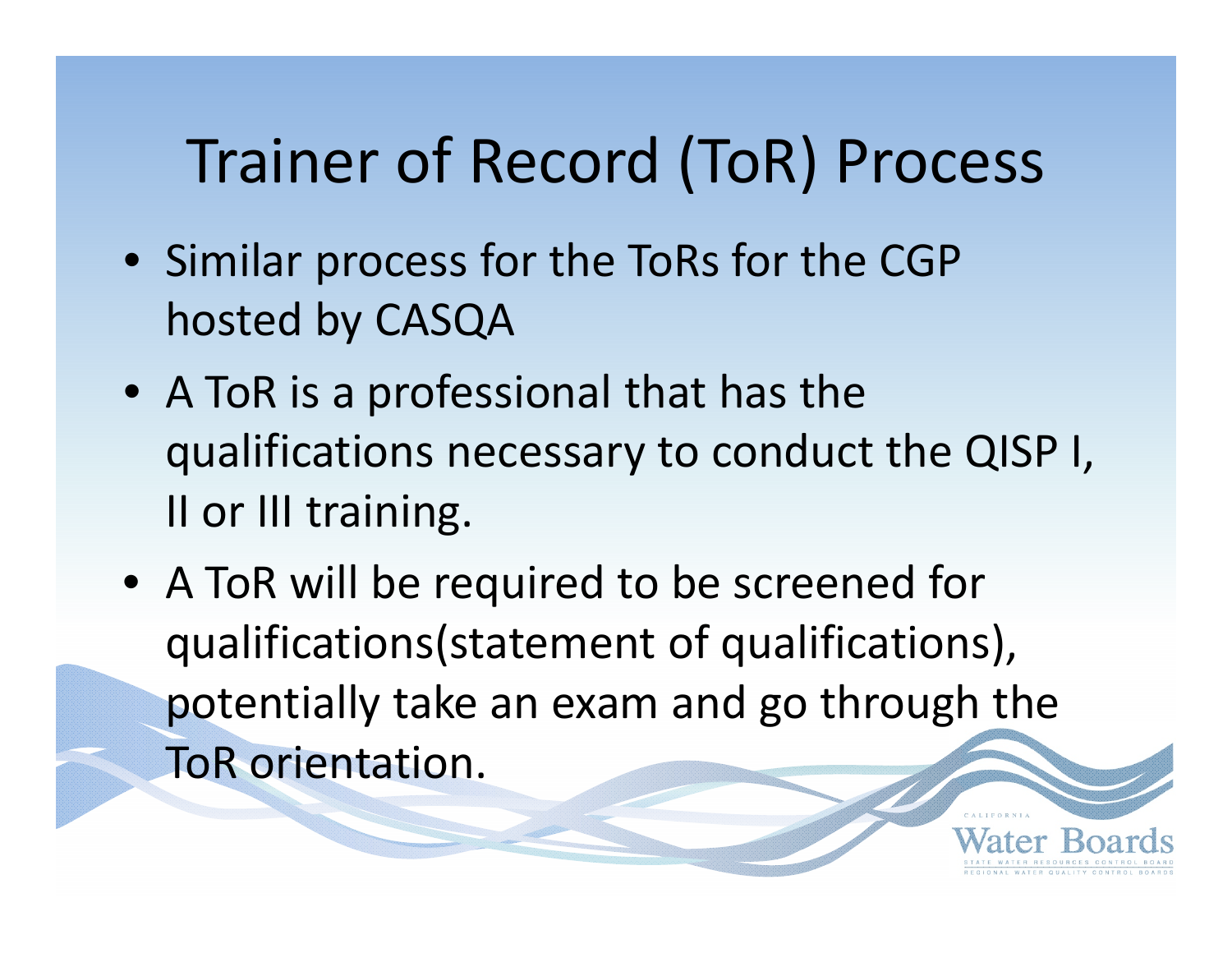## Trainer of Record (TOR) Process

Slide from Daniel Apt

- [Anticipated]
- IGPTT to develop <sup>a</sup> process
- Likely similar to the ToR Process for the CGP ToRs
	- –— Trainer Qualifications Subgroup
	- ToR Process
	- – $-$  Request for Qualifications (RFQ)
	- ToR Renewal Process

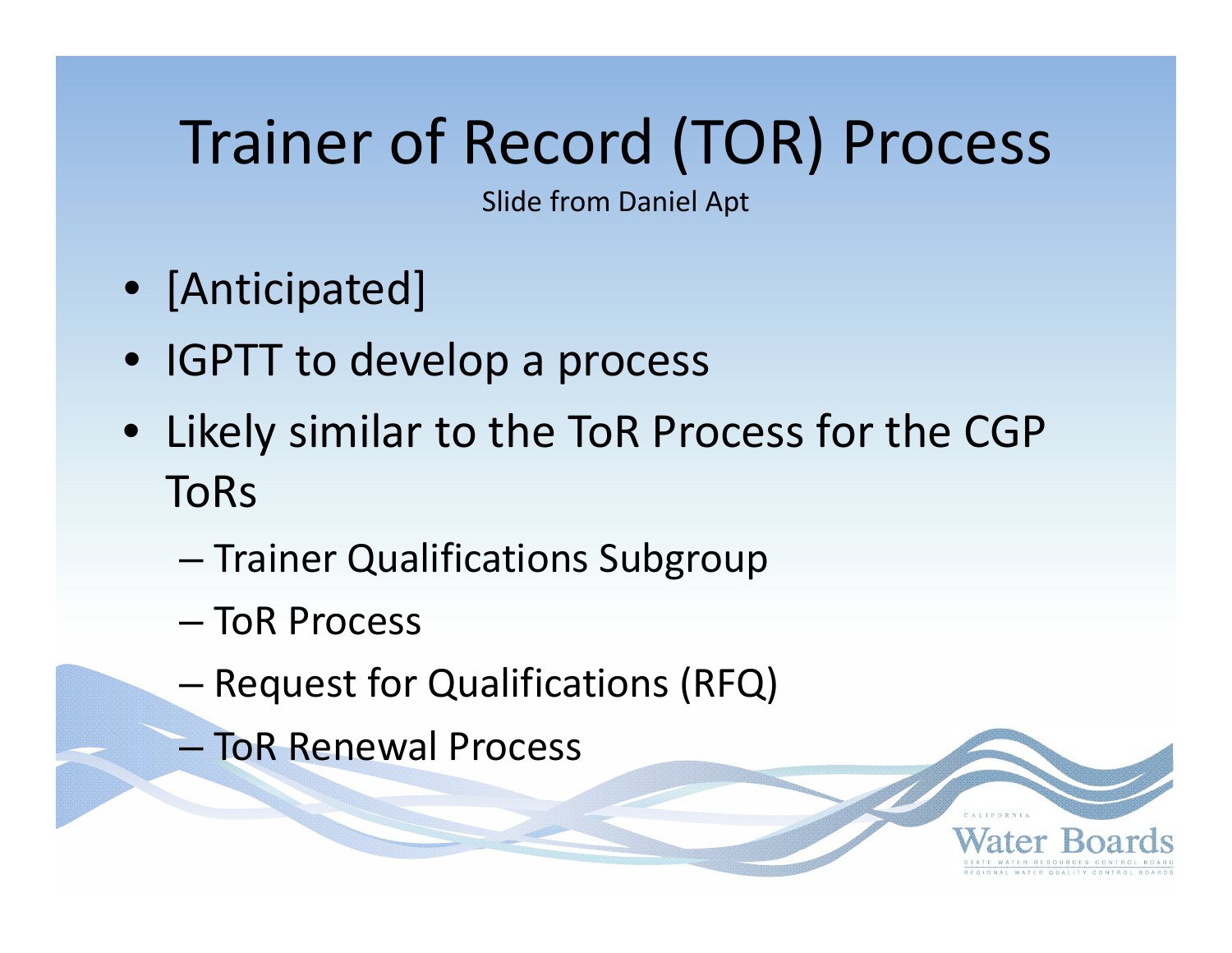# ToR Qualification Process

Slide from Daniel Apt

- Development of an RFQ
	- –– Identifies the training need and background of the IGP Training Program
	- –Administration of the IGP Training Program
	- Selection Criteria and Process for ToRs
	- – $-$  Statement of Qualification requirements
	- – $-$  SOQ submittal fee

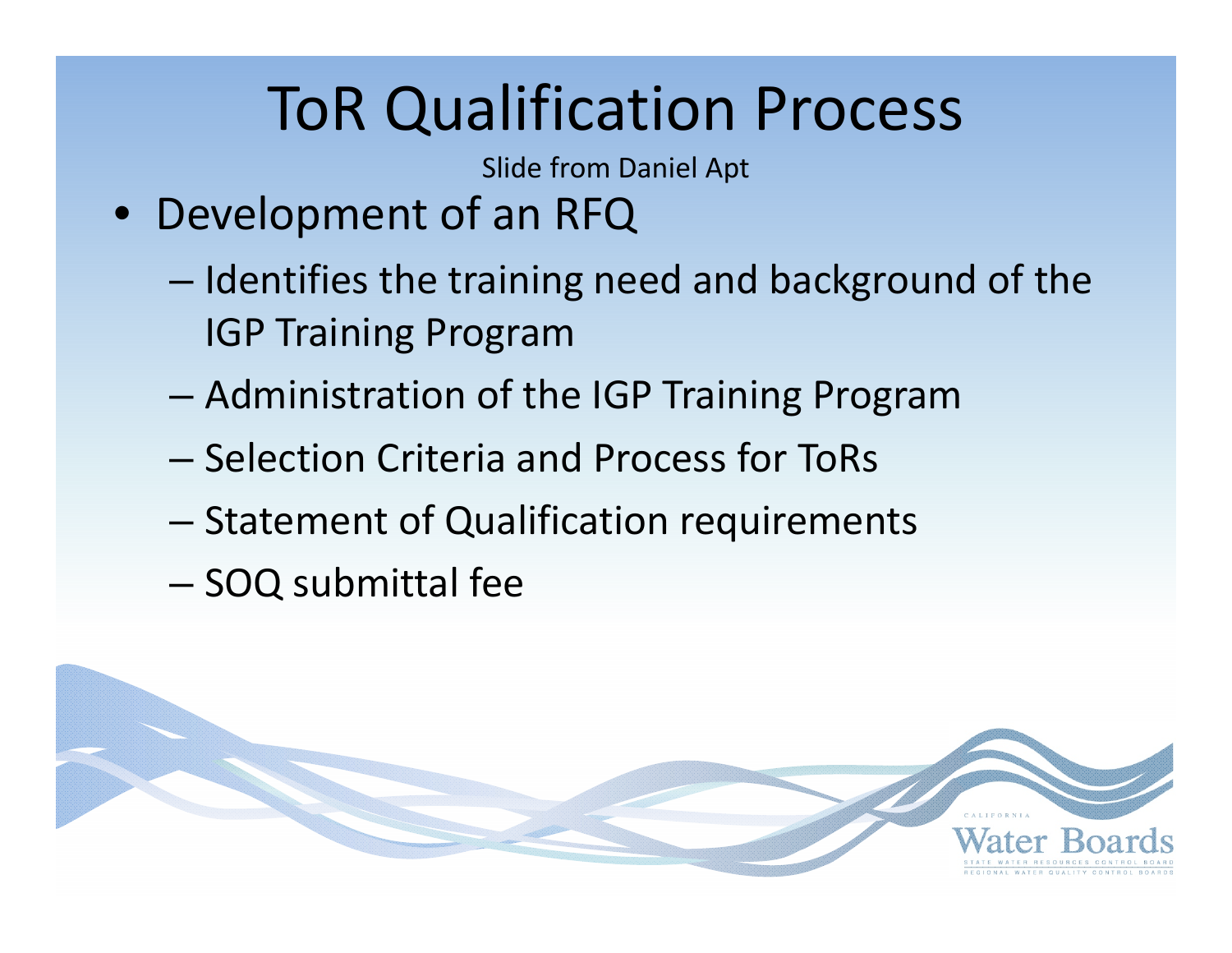## ToR Qualification Process

Slide from Daniel Apt

- ToR Statements of Qualifications
	- – Online trainer application form
		- Biographical Information
		- Training Experience
		- IGP Implementation Experience
	- – Resume including education, experience, certifications
	- Letters of recommendation
	- **Signed SOQ certification statement**
	- –- SOQ Submittal Fee

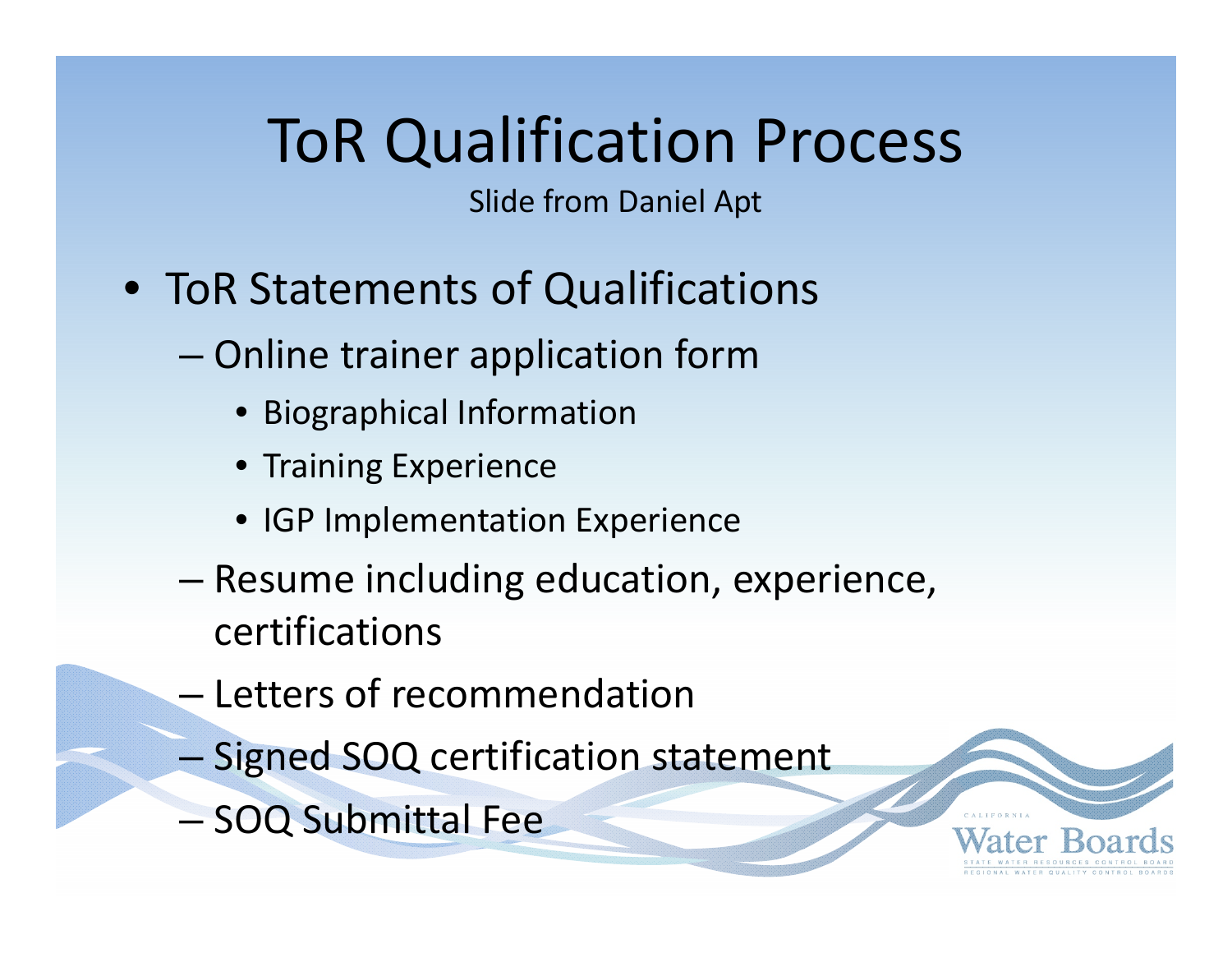## ToR Qualification Process

- **SIDE SOOC** Slide from Daniel Apt
- SOQs
	- – $-$  Reviewed by two members of the IGPTT
	- – $-$  Scores applied based on criteria identified in RFQ
	- – SOQs achieving <sup>a</sup> minimum score will be notified of their candidacy to become <sup>a</sup> ToR
- ToR Orientation Workshop
	- – Candidate ToRs must attend and complete the requirements of the workshop
- Registration Fee
	- – Once workshop is completed ToRs pay <sup>a</sup> registration fee and their names placed on IGP ToR website
- ToR Renewal Process
	- –— Likely online
	- –– Likely every 2 years